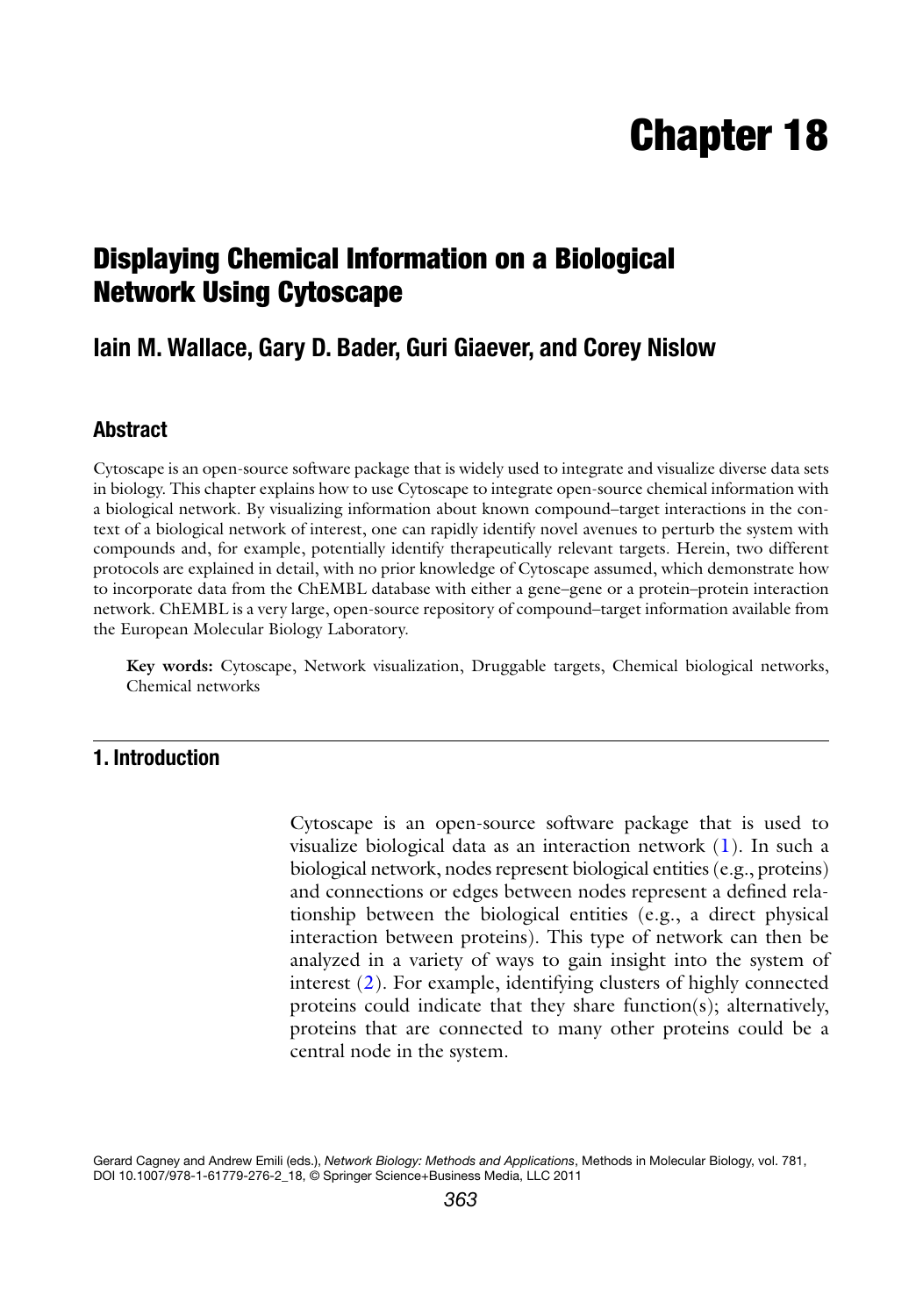One of the strengths of Cytoscape is its ability to easily allow a researcher to integrate and visualize different types of data, such as data from gene expression experiments or functional annotations, onto a biological network  $(3)$  $(3)$ . This is accomplished by first loading the data onto a node or an edge attribute (such as gene expression data or interaction confidence) and then mapping these attributes onto visual attributes (such as node color or edge width). In this manner, diverse data sources and types can be visualized simultaneously in a user-defined manner, in a network context. For example, Cytoscape was used to visualize a network based on the correlation of yeast genetic interaction profiles ([4\)](#page-13-3) and the clustering of functionally related yeast genes was visualized by coloring the nodes based on gene function annotations.

Another source of information that can be easily added to a biological network in Cytoscape is compound–target information, for example the name or mode of action of a target's inhibitor. As we describe in the methods, this type of data can be annotated to nodes in a network and visualized by changing the color of nodes if a compound is known to inhibit the protein in question. By visualizing information about known compound–target interactions in the context of a biological network of interest, an experimentalist can rapidly identify novel avenues to perturb the system with compounds to obtain new mechanistic insight and potentially identify therapeutically relevant targets. For example, such a strategy can be employed using a synthetic lethal interaction network, a type of gene-gene network where nodes represent genes and edges indicate that if both of these genes are mutated the cell is sick or dead. Thus, coloring such nodes highlights tractable drug targets for inhibition. The prediction from such a visualization is that a cancer cell harboring a mutation in one of these genes will be hypersensitive to the chemical inhibition of its synthetic lethal partner. For instance, genes in a synthetic lethal network based on known oncogenes can be colored to indicate if there is a known inhibitor for the protein product of this gene. A strategy based on identifying druggable synthetic lethal interactions in cancer was demonstrated to be effective in a recent phase II clinical trial. In this study, Olaparib™, a poly(ADP-ribose) polymerase (PARP) inhibitor that induces synthetic lethality in homozygous BRCA-deficient cells in culture, was found to be effective in the clinic for treating advanced ovarian cancer in patients with *BRCA1* or *BRCA2* mutations [\(5\)](#page-13-4).

There are a number of freely available databases that contain compound–target information which can be displayed on a biological network using Cytoscape. They range from databases focused on approved drugs and clinical candidates [\(6](#page-13-5)) to databases that attempt to extract all available information regarding named compounds and their targets with text mining algorithms available in the literature ([7](#page-13-6)). One of the largest, freely available databases of this type is ChEMBL which is available from the European Molecular Biology Laboratory (EMBL). ChEMBL is a database of bioactive drug-like small molecules with associated bioactivities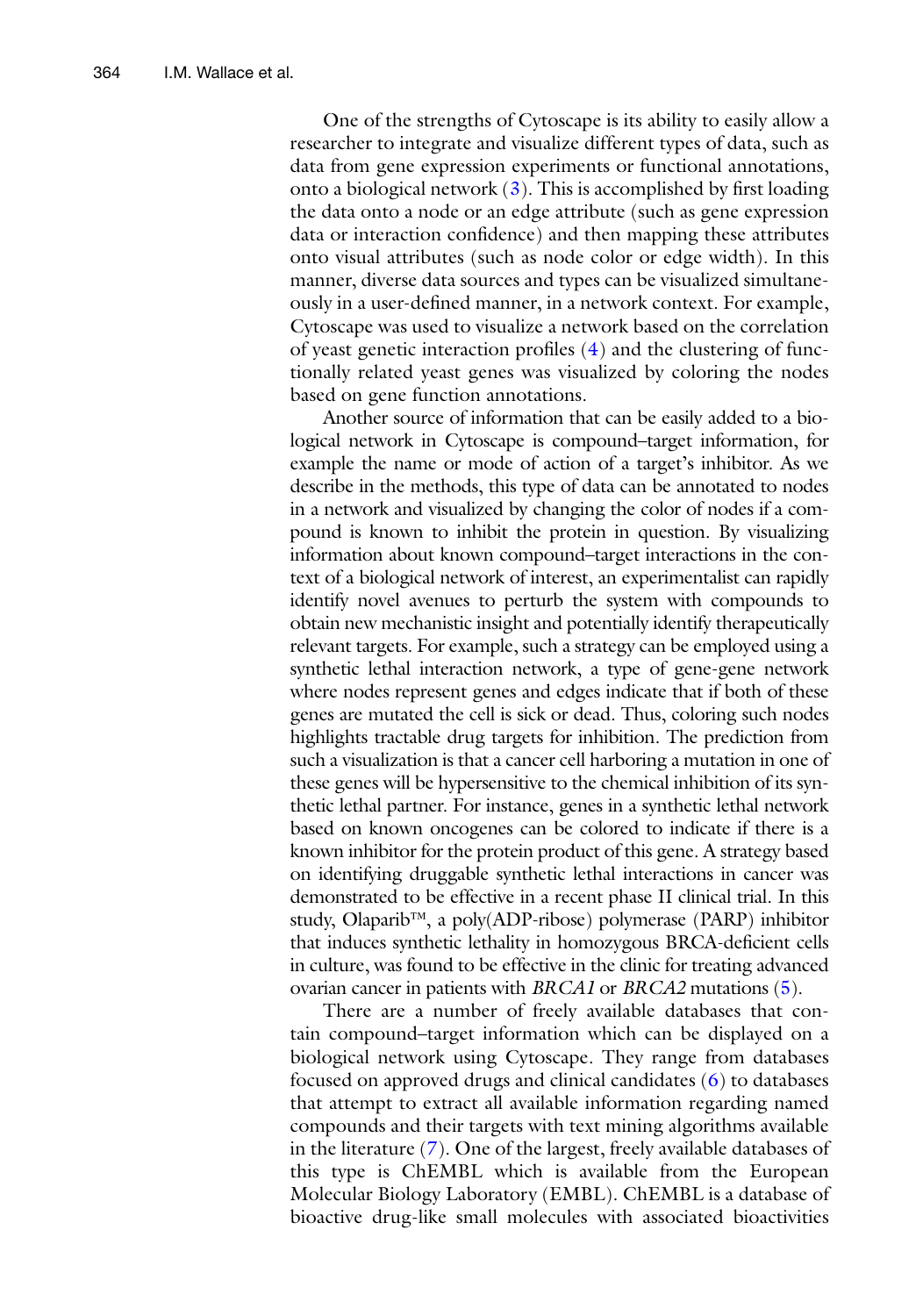that were manually curated from the literature. It contains more than 500,000 compounds and more than 2.5 million bioactivities. We used ChEMBL to demonstrate how to display chemical data and activity information on a biological network because each compound–target interaction is supported by multiple levels of quality control. First, the source publication for each interaction is provided. Second, each interaction is given a confidence level to indicate how likely the named target is the true target based on the type of assay involved. Finally, the concentration of the compound is also provided.

## **2. Materials: Software and Databases**

#### *2.1. Cytoscape*

Cytoscape is a freely available, open-source bioinformatics software platform for visualizing interaction networks and integrating theses networks with alternative sources of data. The core distribution of Cytoscape provides a basic set of features for network analysis and visualization. There is an active community of developers who expand the features of Cytoscape by creating freely available plugins for a wide variety of uses. For example, there is a plug-in available to predict gene function  $(8)$  or for searching a network for a subgraph matching a specific topology  $(9)$  $(9)$ . There are extensive tutorials on how to use Cytoscape in different contexts, such as integrating networks with gene expression data  $(3)$  $(3)$ .

To install Cytoscape, navigate to the Cytoscape homepage  $(10)$  $(10)$ , click on the button "Download Cytoscape Now," and follow the installation instructions for the appropriate operating system. Cytoscape is available for all of the major platforms as a JAVA program.

Chemviz is a Cytoscape plug-in that extends Cytoscape's capabilities into the realm of cheminformatics. It can display 2D chemical structures using "smiles" or InChI strings that are annotated to one or more nodes in a network. Chemviz can also perform calculations based on these attributes, such as creating a compound similarity network for a selection of nodes. More details are available on the Chemviz home page  $(11)$  $(11)$  $(11)$ . *2.2. Chemviz Plug-In*

To install the plug-in:

- 1. In the Cytoscape menu bar, click on "Plugins"→"Manage Plugins."
- 2. Click on the "Analysis" tab in the "Available for Install" section.
- 3. Select the plug-in called "ChemViz" and press "Install." A status bar appears indicating the installation progress. When installed, the plug-in is immediately available from the menu bar under "Plugins"→"Cheminformatic tools." Default settings, such as which attributes contain the structure details, can be modified in the "Settings" option of the plug-in.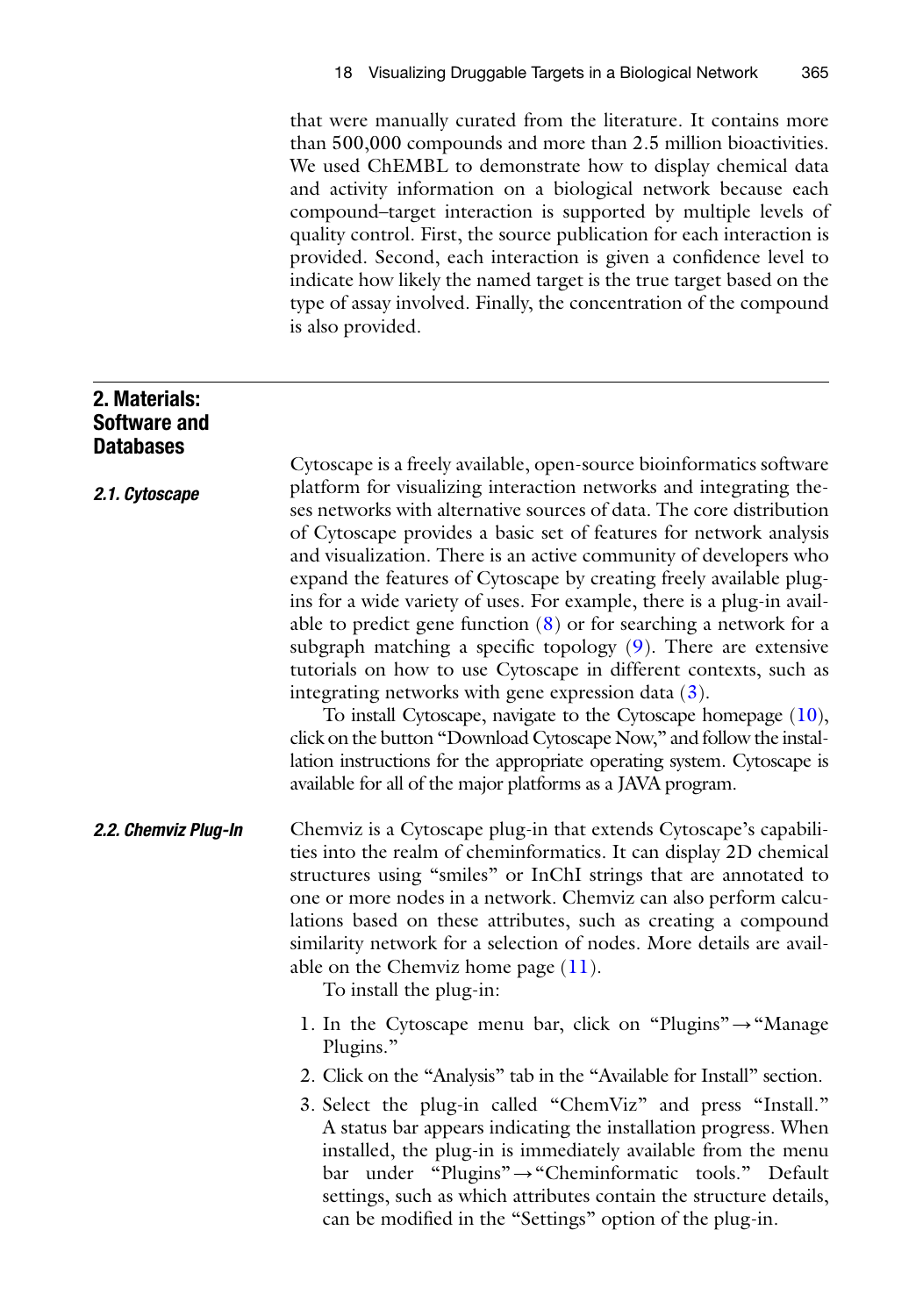<span id="page-3-0"></span>

| 2.3. Sample Files     | Two sample files, a network file and an attribute file, are required<br>to run the first protocol described in Subheading $3.1$ . Both are<br>available from our supplementary Web page $(12)$ .                                                                                                                                                                                                                                                                                                                                                                                                                                                          |
|-----------------------|-----------------------------------------------------------------------------------------------------------------------------------------------------------------------------------------------------------------------------------------------------------------------------------------------------------------------------------------------------------------------------------------------------------------------------------------------------------------------------------------------------------------------------------------------------------------------------------------------------------------------------------------------------------|
| 2.3.1. Network File   | "KRAS_SL_genes_from_publications.txt" is a tab-delimited file that<br>describes a synthetic lethal interaction network between KRAS and<br>116 genes that was derived from two publications $(13, 14)$ . A syn-<br>thetic lethal interaction is a type of genetic interaction, where cell<br>death results from the combined mutations in two genes but not from<br>mutations in each gene individually. The file contains five columns:                                                                                                                                                                                                                  |
|                       | <i>Screened Entrez Gene</i> : The KRAS Entrez Gene number.                                                                                                                                                                                                                                                                                                                                                                                                                                                                                                                                                                                                |
|                       | SL Entrez Gene: The Entrez Gene number for the gene that was<br>reported to be synthetic lethal with the KRAS gene.                                                                                                                                                                                                                                                                                                                                                                                                                                                                                                                                       |
|                       | Screened Gene: Gene symbol for KRAS.                                                                                                                                                                                                                                                                                                                                                                                                                                                                                                                                                                                                                      |
|                       | SL Gene: Gene symbol for the gene that was reported to be syn-<br>thetically lethal with the KRAS gene.                                                                                                                                                                                                                                                                                                                                                                                                                                                                                                                                                   |
|                       | <i>PubMed Link</i> : Link to the publication that reported this interaction.                                                                                                                                                                                                                                                                                                                                                                                                                                                                                                                                                                              |
| 2.3.2. Attribute File | "ChEMBL_targets_with_named_compounds.txt" is a tab-delimited<br>file describing 2,104 proteins from a variety of species that are<br>reported in the ChEMBL database (v6) to have at least one pub-<br>lished, high-confidence $(\geq 5 \text{ ChEMBL} \text{ confidence level})$ , potent<br>interaction (reported potency in ChEMBL <1 µM) with a com-<br>pound. This file is meant to be used as a guide, and the interested<br>reader is encouraged to generate similar files to display different<br>types of chemical data, such as compound-target interactions from<br>different databases (see Note 1).<br>This sample file contains 14 columns: |
|                       | UniProt identifier (ID): The UniProt ID for the protein, as listed<br>in ChEMBL.                                                                                                                                                                                                                                                                                                                                                                                                                                                                                                                                                                          |
|                       | <i>Entrez Gene ID</i> : The Entrez Gene ID for this protein based on<br>the ID mapping service provided by the UniProt Web site (see<br>Note 2).                                                                                                                                                                                                                                                                                                                                                                                                                                                                                                          |
|                       | <i>Protein name from ChEMBL</i> : The common name for this protein<br>as listed by ChEMBL.                                                                                                                                                                                                                                                                                                                                                                                                                                                                                                                                                                |
|                       | Number of different compounds reported in ChEMBL: The number<br>of distinct compounds that have a value of <1 µM associated with<br>this protein at a ChEMBL confidence level of 5 or greater.<br>Because commercial availability of particular compounds can<br>vary over time, this number could be used as an estimate of how<br>easy it is to source a compound to inhibit this protein. Additional<br>availability information can be obtained from the ZINC database<br>$(15)$ , a free database of commercially available compounds.                                                                                                               |
|                       | Number of publications reporting a compound–protein interaction: Based<br>on the same criteria as above, this is the number of distinct                                                                                                                                                                                                                                                                                                                                                                                                                                                                                                                   |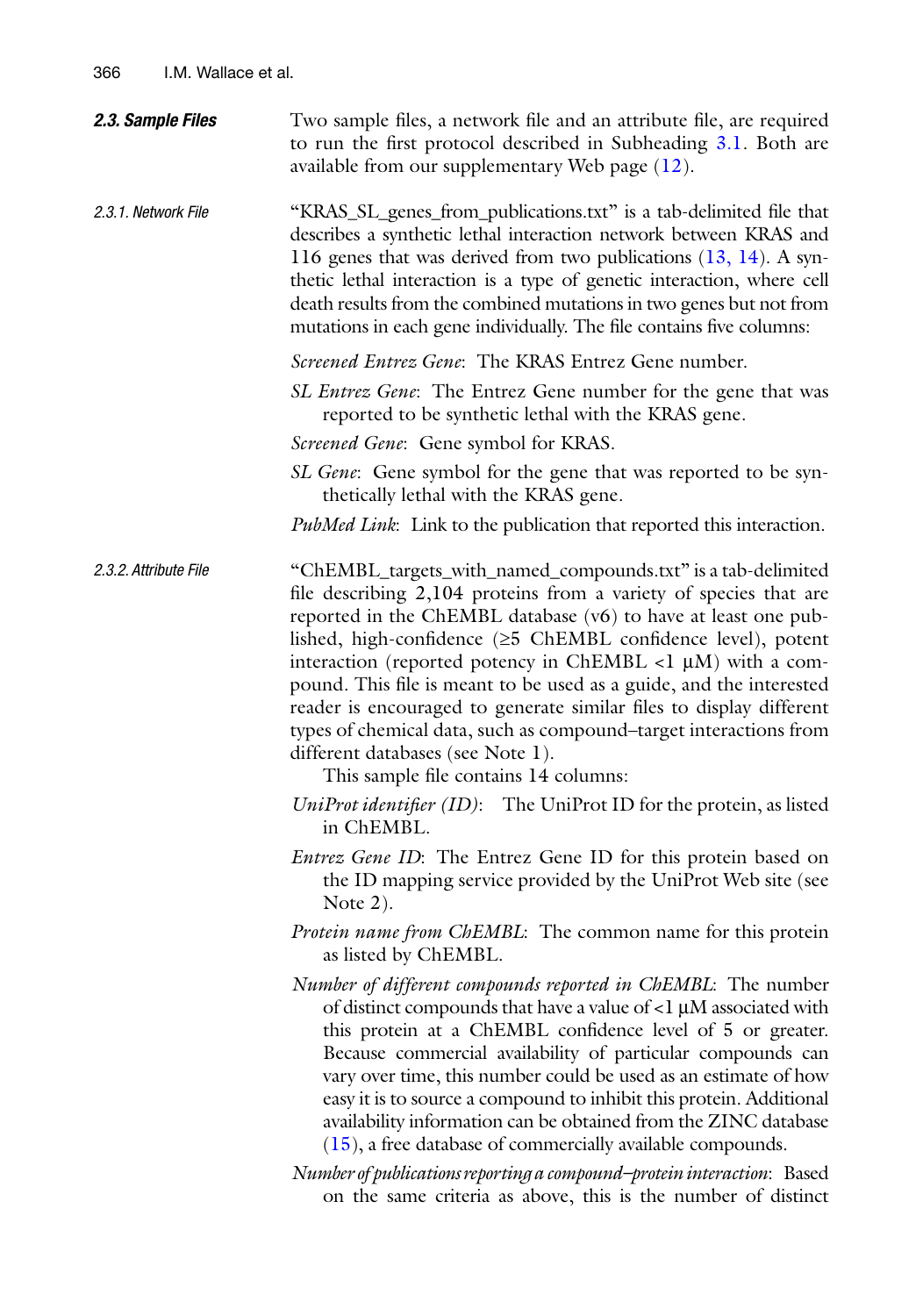publications that report at least one compound with an interaction with this protein. This number could be used as a proxy for how often different binding studies on this protein are carried out.

- *Top Named Compound*: Based on the criteria above, this is the compound in ChEMBL that has the most publications demonstrating an interaction with this protein out of all the compounds in ChEMBL that have a name. Only  $~4,000$  compounds in ChEMBL (version 6) have a name associated with them. Names in ChEMBL are derived from a variety of sources, including commonly used names, research codes, trade names, and United States Adopted Names (USANs, unique nonproprietary names assigned to pharmaceuticals marketed in the USA).
- *SMILES for example compound*: The SMILES string in this column represents the chemical structure for an example compound that has been reported in ChEMBL to interact with this protein. The example compound was chosen because it has the most publications demonstrating an interaction with this protein out of all the compounds in ChEMBL. Note: This compound is not necessarily a compound with a name associated with it in ChEMBL.
- *SMILES for named compound*: Same as above, but for the named compound.
- *InChIKey for example compound*: InChIKey is an alternative chemical representation of compounds that is optimized for searching for chemical information using text-based search engines, such as Internet searches and database queries.
- *InChIKey for named compound*: Same as above, but for the named compound.
- #*Publications reporting interaction for example compound*: This column contains the number of publications in ChEMBL in which the example compound has been shown to interact with this protein. It could be used as a measure of how reliable this particular compound interaction is based on the assumption that the more often the interaction is tested and reported the more reliable it is.
- #*Publications reporting interaction for named compound*: Same as above, but for the named compound.
- *ChEMBL link*: A link to the ChEMBL Web page for this protein. The Web page contains a wide variety of additional information regarding the reported interaction of this protein with different compounds.
- *Compound*: A flag to identify which proteins/genes have been annotated in ChEMBL. This is useful for changing the visualization of the network in Cytoscape based on the presence or absence of compound information for a particular node.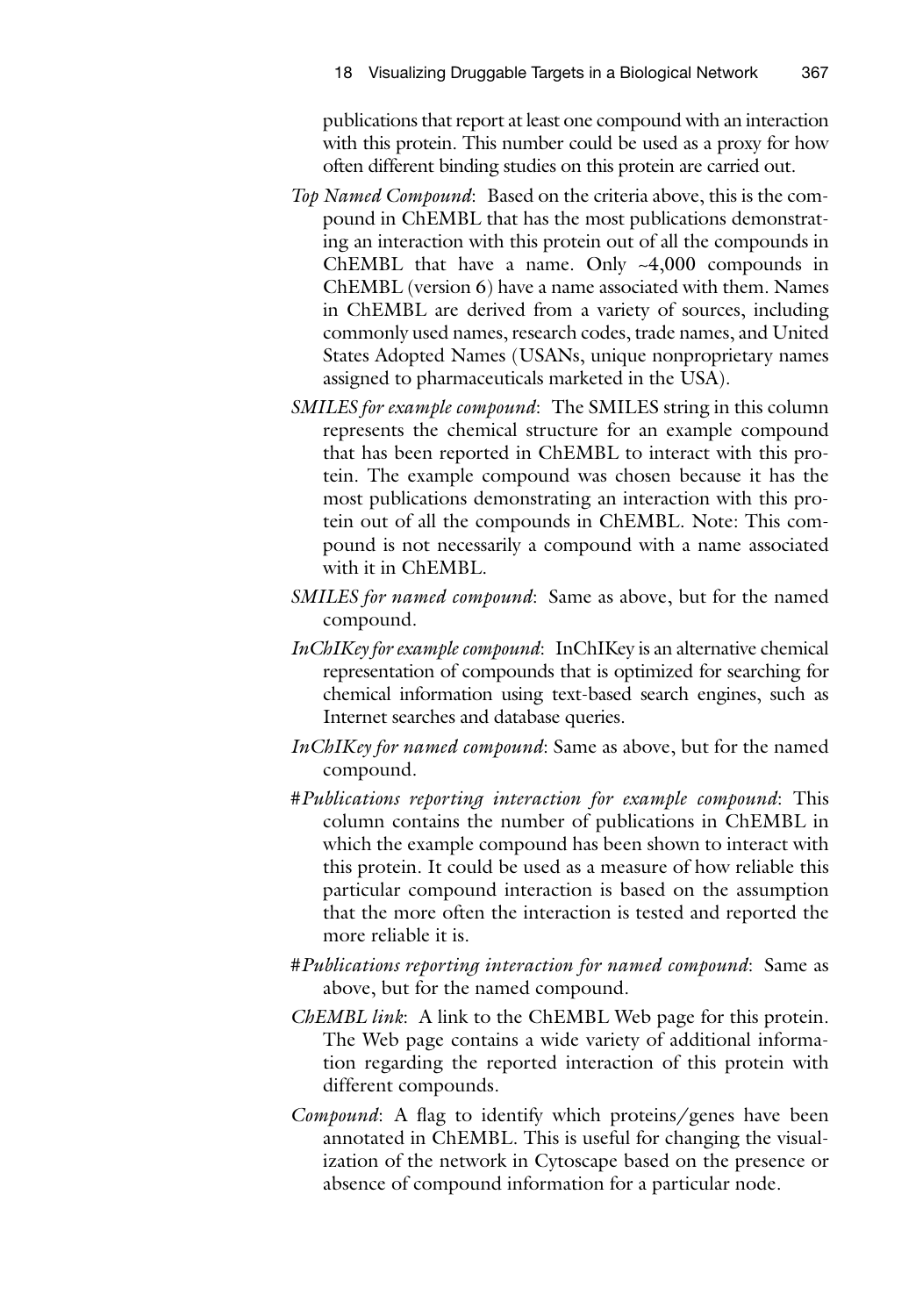## **3. Methods**

In this section, we outline two different approaches to annotating biological networks with compound information available from the ChEMBL database. In the first protocol, the visualization of a node representing a gene in a gene–gene interaction network will be modified if an inhibitor is known for this gene product (Fig. [1\)](#page-5-0). This protocol can be easily adapted to other types of networks, such as protein–protein interactions, provided an annotation file exists that can be used to map what is being visualized to an interaction with a compound. It can also be adapted to display compound information from any database that reports compound–target interaction, such as Drugbank ([6\)](#page-13-5) or the Therapeutic Target Database ([16\)](#page-13-15). All that is required is a Cytoscape attribute file, similar to the one used here for ChEMBL, which enumerates these interactions.

In the second protocol, a protein–protein interaction network is augmented with additional nodes that represent compounds known to inhibit a particular protein in the network. This type of network can be used to explore drug poly-pharmacology, i.e., to identify compounds that bind multiple proteins, as well as for identifying which such protein inhibitors have been published. It uses the PSICQUIC Web service ([17](#page-13-16)), which provides a standard interface to access a variety of molecular interaction databases. In this

<span id="page-5-0"></span>

Fig.1. A flowchart outlining the basic steps involved in annotating a biological network with chemical information in Cytoscape.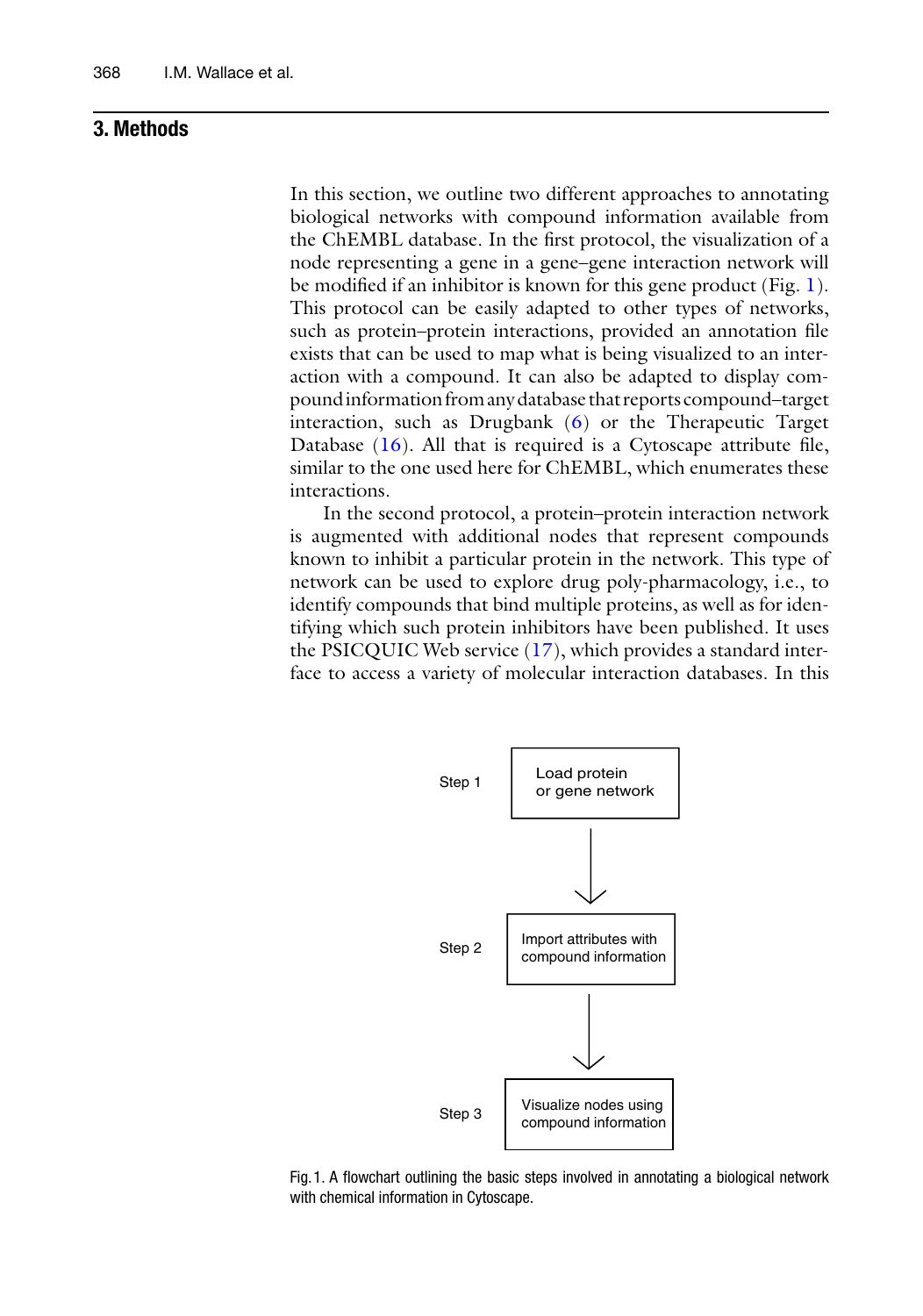protocol, we focus on integrating compound data from ChEMBL with the protein–protein interaction database, MINT ([18](#page-13-17)). The protocol also serves as a general guide on how to annotate any of the interaction networks that are available through the PSICQUIC service with compounds from the ChEMBL database. An updated list of available networks is available from the PSICQUIC Web page ([19](#page-13-18)). The advantage of using this protocol over the first is that the network is always current because it is downloaded directly from the source repository and does not require an attribute file that would have to be updated with each new source repository update. A disadvantage is that the initial network visualization might get too crowded particularly if the protein of interest has an abundance of inhibitors present in ChEMBL.

<span id="page-6-0"></span>In this protocol, a gene–gene interaction network is created and annotated with known compound interaction data. The gene–gene interaction network represents a synthetic lethal interaction network centered on the KRAS gene. Mutations in the KRAS gene, a member of the Ras family of small GTPases, are frequently found in pancreatic, thyroid, colon, lung, and liver cancers and are correlated with poor prognosis  $(14)$ . In this network, nodes represent genes and edges represent a synthetic lethal interaction based on published interactions ([13,](#page-13-12) [14\)](#page-13-13). By overlaying compound information onto this network, we can rapidly identify proteins that could be of therapeutic relevance for cancers expressing the KRAS oncogene. Compounds that target a gene product that is synthetically lethal with KRAS should, in principle, affect only cancer cells and not normal cells. *3.1. Annotating a Gene–Gene Interaction Network with Compounds*

<span id="page-6-1"></span>*3.1.1. Read In and Layout* 

*the Network*

- 1. From the Cytoscape menu bar, click "File"→"Import"→ "Network from Table/MS Excel." This opens a new screen called "Import Network and Edge Attributes from Table."
	- 2. Click on "Select File(s)" and open the file "KRAS\_SL\_genes\_ from\_publications.txt." A preview of the contents of this file is displayed at the bottom of the "Import Network and Edge Attributes" screen. Note that the default importing options do not work for this file, as it appears that more than 14 attributes are being imported (only 14 attributes are defined in the file).
	- 3. Click on the "Show Text File Import Options." This provides a number of options to allow Cytoscape to read in the data correctly. Deselect the box on the left-hand side of the "Space" delimiter option. Next, click on "Transfer first line as attribute names." Note how the preview of the data changes as each option is chosen. It is possible to check that all the text is being imported properly by using the scrollbar in the data preview window. Now, there are 14 attributes being imported which is the same number as in the original file.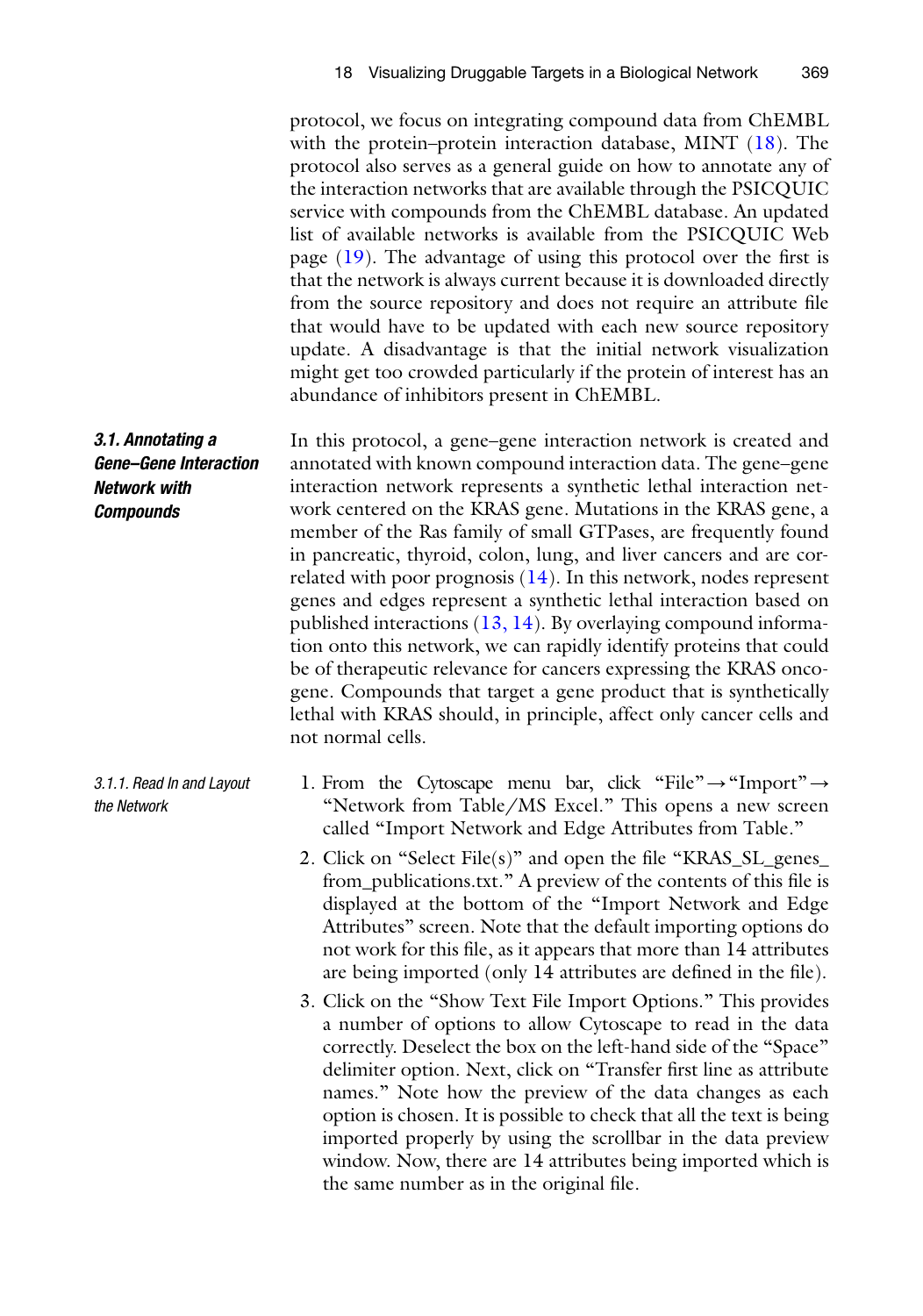- 4. In the interaction definition area of the import screen, choose "Column 1" from the "Select Source node Column" dropdown menu. Next, choose "Column 2" from the "Select Target node column." Then, in the data preview window, click on the column entitled "PubMed Link" and click on the "Import" button. Click "Close" once the network has been successfully loaded. The nodes in this network represent genes, which are labeled with Entrez Gene IDs, and edges represent synthetic lethal interactions.
- 5. From the menu bar, click "Layout" $\rightarrow$  "Y Files" $\rightarrow$  "Organic." This layout displays the nodes and edges in the network using a force-directed algorithm ([3\)](#page-13-2). Nodes are modeled with mutually exclusive forces while edges induce an attractive force between nodes that they connect. The algorithm places the nodes in such a manner as to minimize these forces. This layout facilitates the identification of "hub" nodes that are involved in many interactions and the identification of clusters of tightly connected nodes, which could indicate functional modules. In this example, the KRAS gene is connected to all of the other genes and is laid out in the middle of a circle.
- 1. From the menu bar, click "File"→"Import"→"Attributes from Table (Text/MS Excel)." This opens a new screen called "Import Annotation File."
- 2. Click on the "Select Files" button and locate the file "ChEMBL\_ targets\_with\_named\_compounds.txt." A preview of the contents of the file appears in the data preview box in a similar manner as when the network was imported at Subheading [3.1.1](#page-6-1).
- 3. Click on the "Show Text File Import Options" check box and then select the "Transfer first line as attribute names" check box. The "UniProt ID" column is highlighted in blue because the default option to map attributes to a network is to use column 1 as the key ID. However, in the sample network, the key ID is Entrez Gene ID. This must be modified to read in the attributes correctly so that they match with the nodes, also identified using Entrez Gene IDs (see Note 2).
- 4. Click on the "Show Mapping Options" check box. Chose "Entrez Gene ID" from the "Primary Key" drop-down box. Click "Import" to annotate the nodes with these attributes.
- 1. Click the "VizMapper" tab. Next, click the "Node Color" label in the Visual Mapping Browser to highlight it. Then, double click on the text that reads "Double-Click to create." This moves the Node Color object from the "Unused Properties" to the "Node Visual Mapping" properties section.

*3.1.2. Import Node Attributes with Compound Information*

*3.1.3. Change the Visualization of Nodes that Contain Compound Information*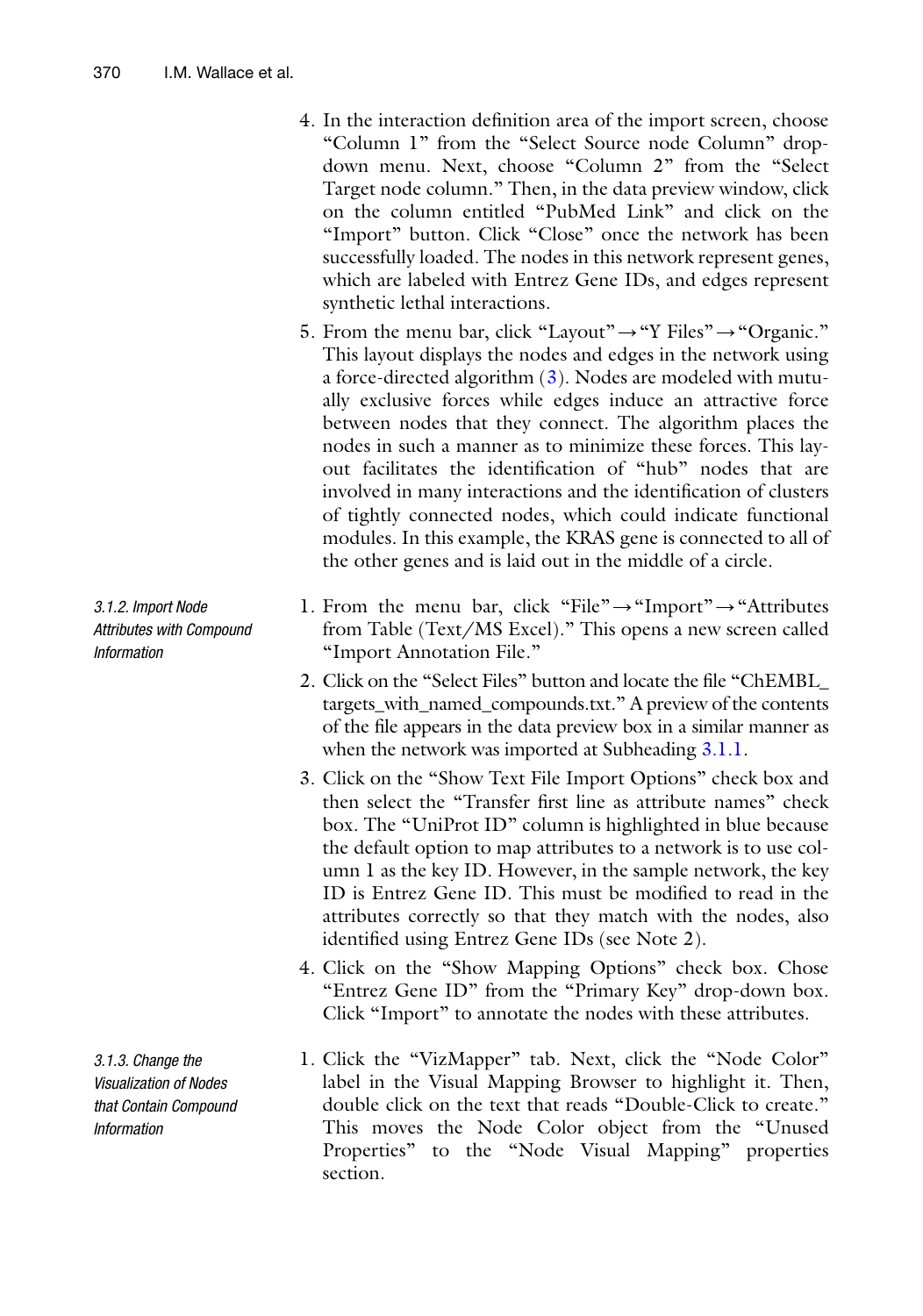- 2. Click the "Please select a value" beside the "Node Color" label and select the "compound" attribute created earlier. Next, click "Please select a mapping type!" below the Node Color label and select "Discrete Mapper." Choose a color to assign to the nodes that represent compounds.
- 3. Repeat the above two steps for the "Edge Color" attribute, choosing a color based on the "PubMed Link" attribute.
- 4. Repeat steps 1 and 2 for the "Node Size" attribute, choosing the size of the node based on the attribute "Number of different compounds reported in ChEMBL." In this example, we suggest binning the values such that a node with 0–10 compounds gets a size of 40, 11–100 compounds, a size of 60, 101–500, a size of 80, and if more than 500 compounds are associated with this node, it gets a size of 100.
- 5. Next, assign a visual mapping to the "Node Label" attribute based on the attribute "Top named compound." In this case, choose the "Passthrough Mapping" option. This labels each of the nodes with a compound name. It is possible to change the position of this label and font size used by clicking on the box labeled "Defaults." This box is located just above the label "Visual Mapping Browser." It is possible to override a default setting for any of the visual mapping attributes by right clicking on the node and selecting "Visual Mapping Bypass." This is particularly useful if labels overlap with other objects, such as other labels or edges.

In the final network (Fig. [2\)](#page-9-0), there are 24 genes that are colored due to their having an inhibitor annotated in ChEMBL. Each of these genes has nine compound-related attributes annotated to them which are described in Subheading [2.3.2](#page-3-0). To display them in the "Data Panel," click on the "Select Attributes" button, which is the left-most icon in the "Data Panel," and select each of them. Selecting a colored node on the network displays the attributes for that gene in the "Data Panel."

One intriguing observation about this network is that four nodes are annotated to the compound "Alvocidib." The largest node with this label is the node corresponding to Gene ID "983." It is one of the three largest nodes in the network, reflecting that compound–protein interactions are often reported for this protein. To select this node, just click on it. This highlights the node and displays its attributes in the data panel. This gene encodes the protein "Cyclin-dependent kinase 1." There are 77 publications in which 558 compounds are associated with this protein in ChEMBL. To go to the ChEMBL page for this protein, click on the "Chembl Link" attribute in the data panel. To view the chemical structure of the example compound, right click on this node and select the option "Cheminformatics Tools"→"Depict 2D Structure"→"Show

*3.1.4. Exploring Compounds Annotated to Nodes*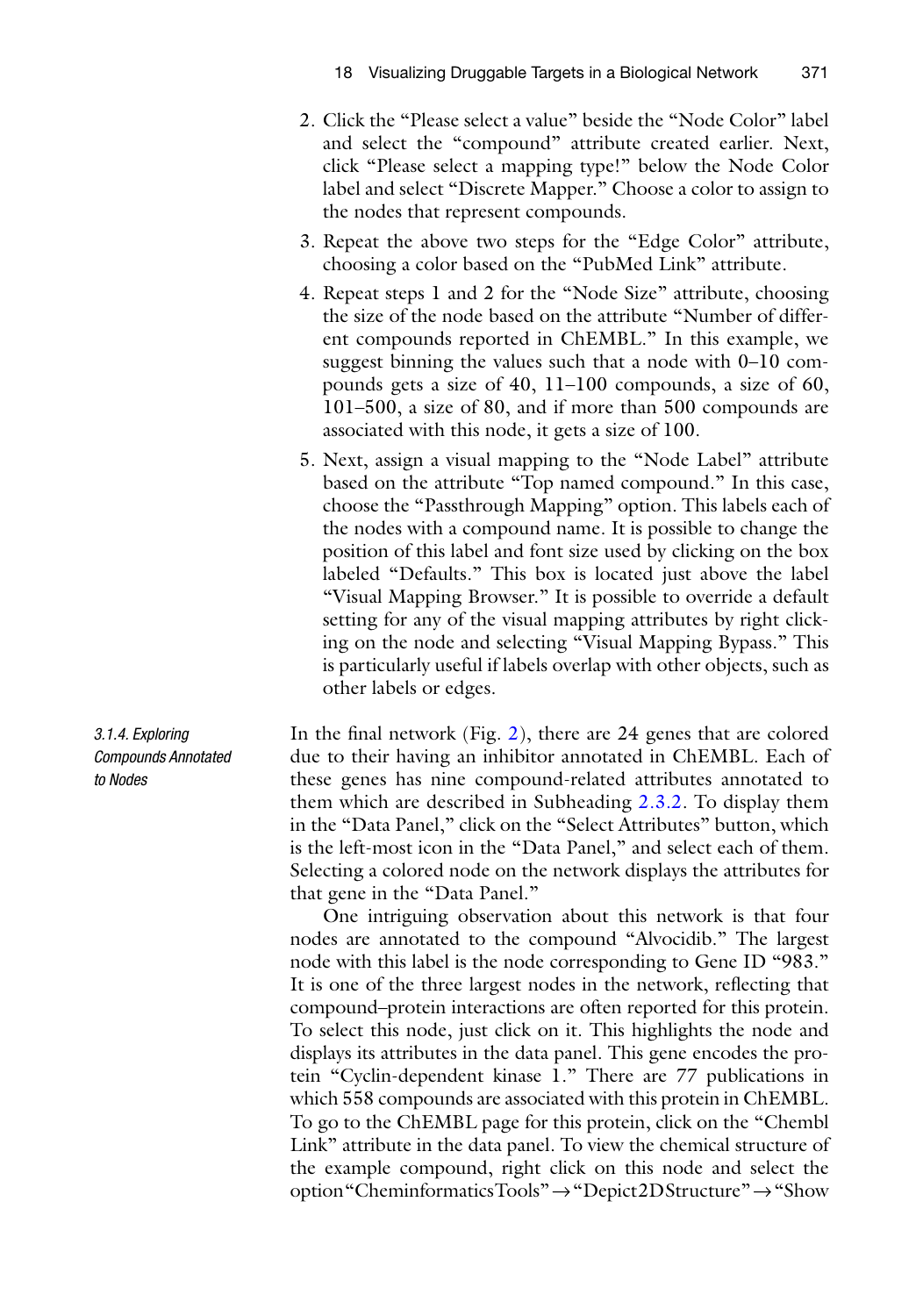<span id="page-9-0"></span>

Fig.2. A synthetic lethal network centered on the KRAS oncogene that is produced by following the steps outlined in Subheading [3.1.](#page-6-0) Nodes represent genes, and edges represent a synthetic lethal interaction between the two connected nodes. Nodes are colored *black* if an inhibitor is known for the gene product of this node. Node size represents the number of compounds that have been associated with this gene in ChEMBL. Nodes are labeled with a compound name if a suitable name exists in ChEMBL. Edges are colored depending on which one of two publications the synthetic lethal interaction is derived from.

2D structures from this Node." By right clicking on the InChIKey for this compound, one can search for it on the Web using the Google search engine. The top hit is from Drugbank and shows that an alternative name for this compound is flavopiridol and that it is a known cyclin-dependent kinase inhibitor. The other three proteins associated with this compound are cyclin A2, dual-specificity tyrosine-phosphorylation-regulated kinase 1B, and mitogenactivated protein kinase 7. Perhaps, the fact that it induces numerous synthetic lethal interactions with KRAS contributes to the effectiveness of alvocidib for treating certain cancer types. It is in a phase I trial (Clinical Trials ID: NCT00101231) for treating patients with relapsed or refractory acute myeloid leukemia (AML), acute lymphoblastic leukemia, (ALL), or chronic myelogenous leukemia.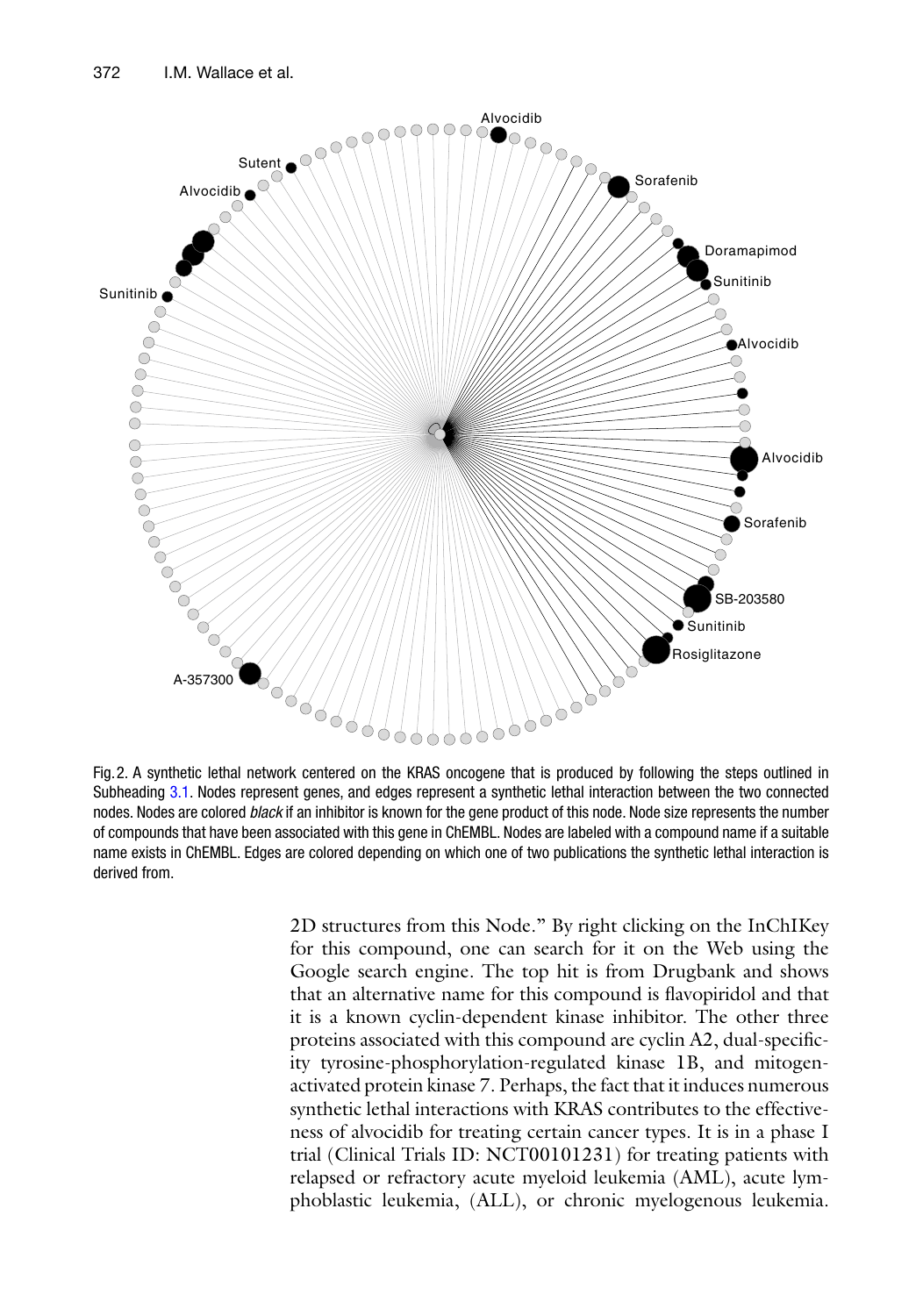AML and ALL are cancers associated with mutations in the KRAS oncogenes [\(20\)](#page-13-19).

Clicking on "File→Save as" from the Cytoscape menu bar can save the network session. The network visualization can be exported to a variety of file formats, including PDF, by clicking on "File" $\rightarrow$  "Export" $\rightarrow$  "Network view as graphics."

This protocol allows one to annotate a protein–protein interaction network derived from the MINT database with compounds from the ChEMBL database. In this network, nodes represent both compounds and proteins. Edges between two protein nodes represent an experimentally verified protein–protein interaction that has been curated from the literature. Edges between a protein and compound nodes represent a high-confidence protein–compound interaction from ChEMBL as defined by the ChEMBL curators (see Note 1). A key step in this protocol is coloring the compound nodes differently from protein nodes. The advantage of this protocol over the one described in Subheading [3.1](#page-6-0) is that the most upto-date networks are downloaded dynamically from the relevant groups. It does not rely on a static attribute file, which has to be updated with every new release of ChEMBL. The disadvantage is that the final network might be cluttered, as some proteins have many known inhibitors annotated in ChEMBL. *3.2. Annotating a Protein–Protein Interaction Network with Compounds*

1. From the Cytoscape menu bar, click on "File" $\rightarrow$ "Import"→"Import network from webservices." A new window appears entitled "Import network from database." This window allows Cytoscape to connect to a variety of resources on the Internet to download networks. Different data sources can be chosen from the drop-down list located at "Data Source," and information describing the selected data source can be obtained by clicking the "About" button. *3.2.1. Load Networks*

- 2. Select the "PSICQUIC Universal Web Service Client" from the "Data Source" drop-down list.
- 3. In the search box, type "P19438 or Q13546" and press the Search button. P19438 and Q13546 are UniProt protein identifiers for the input proteins: tumor necrosis factor receptor 1 (P19438) and receptor-interacting serine/threonine– protein kinase 1 or (Q13546), both involved in the apoptosis pathway. Click "yes" when prompted to generate a new network from all the interactions that were found. Click "OK" when presented with the PSICQUIC data import result message box. This searches all of the molecular interaction databases available to PSICQUIC and identifies any of the interactions that involve any of these three proteins. The data import box displays all of the databases from which interactions were obtained. Clicking "OK" creates a separate network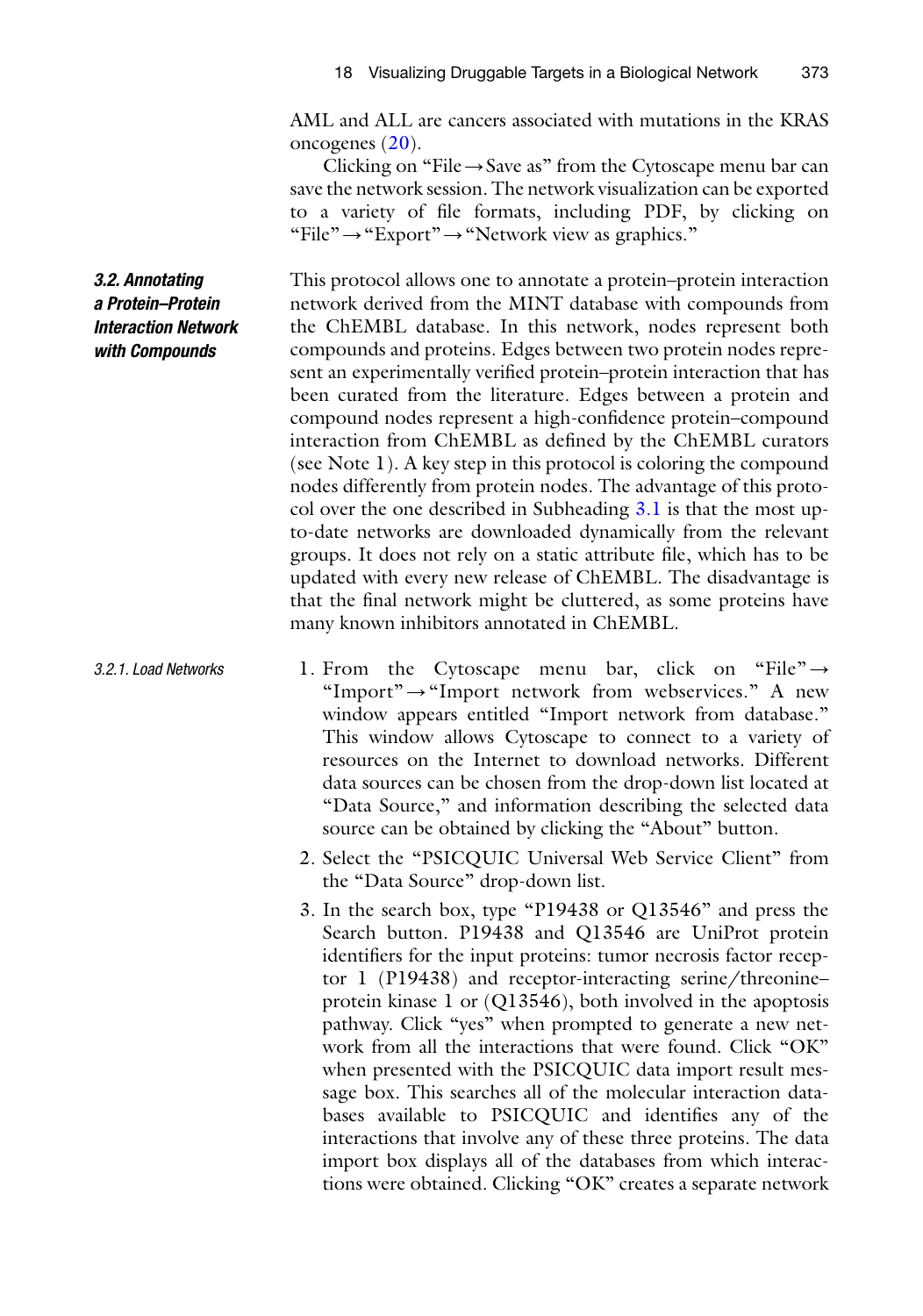for each of the different databases. Of particular note for this protocol are the ChEMBL and the MINT networks. The ChEMBL network contains compounds that have been shown to interact with the proteins that were input into the PSICQUIC search box and the input proteins themselves if they are present in ChEMBL. The MINT network contains protein–protein interactions involving the input proteins.

- 1. Select the ChEMBL network from the network panel on the left.
- 2. From the menu bar, click "Layout" $\rightarrow$  "Y Files" $\rightarrow$  "Organic." In this example, the hub nodes are the input proteins and the rest of the nodes are the compounds retrieved from ChEMBL.
- 3. Open the "Create New Integer Attribute" by clicking on the middle icon in the top left-hand corner of the data panel and selecting "Integer Attribute."
- 4. Enter "compound" in the "Create New Integer Attribute" box, and select OK. This creates a new attribute named "compound" which is used to identify and color nodes that are compounds in a similar manner for protocol 1.
- 5. From the menu bar, click on "Select"→"Nodes"→"Select All Nodes."
- 6. Click on each of the hub genes while holding shift key. This step deselects each of the original input proteins and leaves all of the compounds selected. An alternative approach to deselect the original input proteins would be sorting the ID column in the data panel. The compound IDs start with either "chebi" or "ChEMBL" while the protein IDs start with "uniprotkb." Clicking on the protein IDs (holding shift key while clicking allows multiple IDs to be selected) in the data panel highlights the corresponding nodes in green on the network. Clicking on each of these nodes in turn deselects them.
- 7. Open the Node Attribute Batch Editor by clicking on the leftmost icon on the top right-hand corner of the data panel. Select the "compound" attribute from the blank drop-down box, enter "1" into the text box, and press "GO." Close the node attribute batch editor by pressing the "x." This sets the color attribute to "1" for all the compounds.
- 8. Use the VizMapper protocol as outlined in protocol 1 to color the nodes based on the compound property. Coloring nodes in this manner means that compound nodes can be easily distinguished from protein nodes when the ChEBML network is merged with the protein–protein network.
- 1. From the menu bar, click on "Plugins"→"Advanced Network Merge." This launches the "Advanced Network Merge" *3.2.3. Merge Networks*

*3.2.2. Color the Compound Nodes by Compound Property*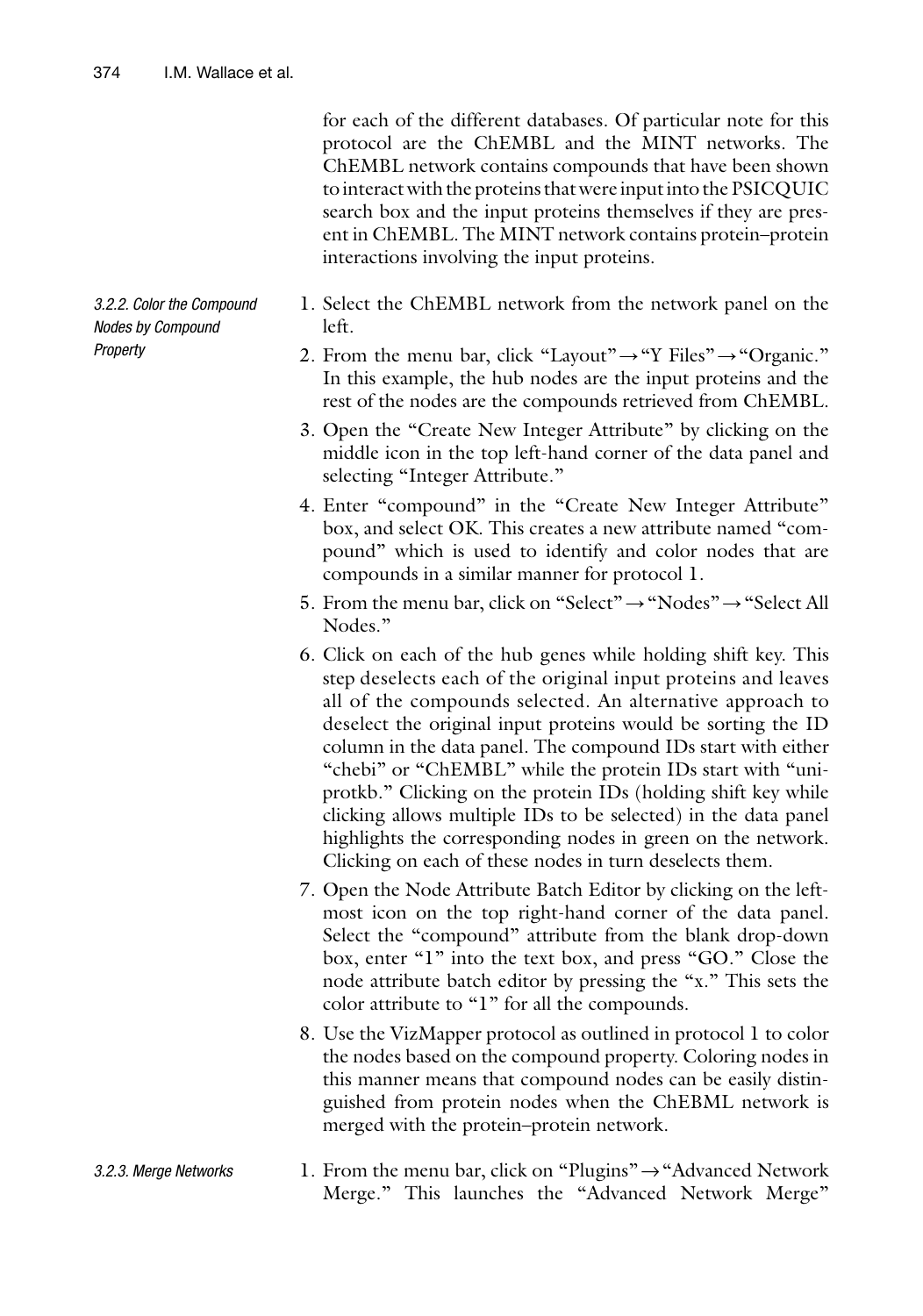plug-in that allows the user to combine two or more networks into one network. In this protocol, we merge the ChEMBL and MINT networks. Any of the networks downloaded can also be merged and annotated with compounds in a similar fashion.

2. In the "Networks to merge box," select the ChEMBL network and then click on the arrow pointing to the selected "networks box." Repeat this for the MINT network, and then click on the Merge button. This creates a new network called "Union" which contains all of the nodes and edges in both of the original networks. It also retains the node coloring that was generated based on the compound annotation. Compound nodes connecting multiple protein nodes indicate poly-pharmacology for compounds in the network. The user can rerun this protocol to expand the initial list of input proteins to annotate interesting regions of the protein–protein network with compound–protein interactions.

#### **4. Notes**

- 1. Care must be taken when creating an attribute file to use to map compound–target information onto a biological network from any compound–target database. While these databases contain vast amounts of useful data, they also contain unexpected data and potential experimental artifacts. For instance, a protein– compound network based on PubChem Web site, without careful filtering, contains many false positive interactions due to the presence of promiscuous compounds and other factors [\(21\)](#page-13-20). In another database, Drugbank  $(6)$  $(6)$ , there are two references that are annotated as providing evidence for over 7,000 compound– target interactions each. This is unlikely to be correct and will seriously bias downstream analysis if not filtered out.
- 2. It is important to take care when integrating multiple sources of data due to ambiguous naming conventions. In the case of mapping chemical information onto gene–gene networks, we have found that it is best to map the data using Entrez Gene IDs as they are unique and unambiguous. In contrast, gene names are not a useful for mapping information onto a network because multiple gene names can match to many genes. In the case of protein–protein networks, we have found it best to map compound interactions using UniProt IDs as they are the most widely used identifiers in the compound databases. To convert between various protein and gene identifiers, we have found the mapping service provided at the UniProt Web site  $(22)$  $(22)$ , as well as the service provided by the EBI  $(23)$  $(23)$  to be particularly useful.